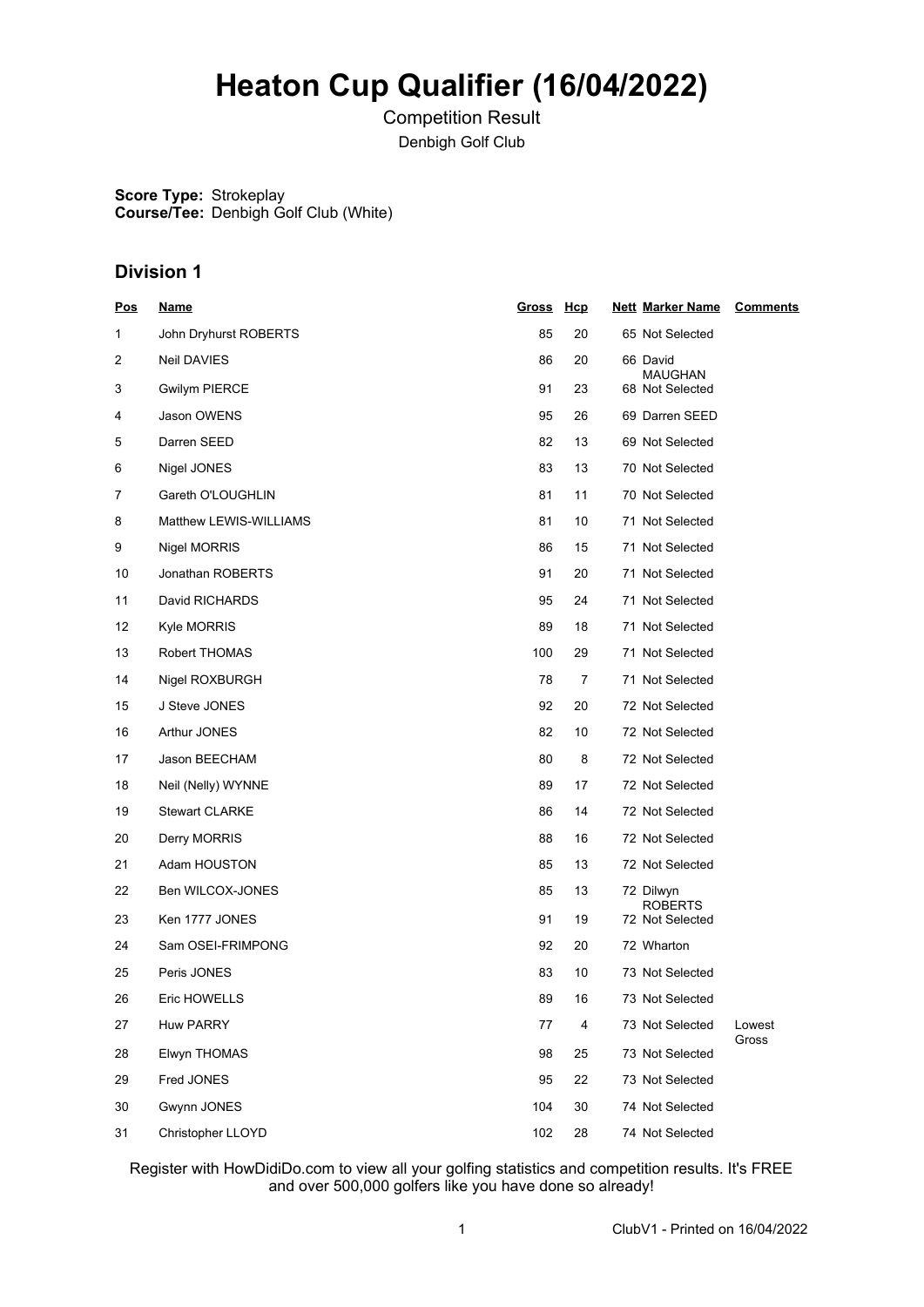#### **Score Type: Course/Tee:** Strokeplay Denbigh Golf Club (White)

# **Division 1**

| <u>Pos</u> | <u>Name</u>           | Gross Hcp |    | <b>Nett Marker Name</b><br><b>Comments</b> |  |
|------------|-----------------------|-----------|----|--------------------------------------------|--|
| 32         | Llew DAVIES           | 90        | 16 | 74 Not Selected                            |  |
| 33         | Haydn Gents VC OWEN   | 86        | 12 | 74 Not Selected                            |  |
| 34         | <b>Richard ARGENT</b> | 86        | 12 | 74 Not Selected                            |  |
| 35         | Robert Alun WILLIAMS  | 84        | 10 | 74 Not Selected                            |  |
| 36         | David CLAYTON         | 90        | 15 | 75 Not Selected                            |  |
| 37         | Andrew RAINFORD       | 104       | 29 | 75 Not Selected                            |  |
| 38         | Robert DAVIES         | 94        | 19 | 75 Not Selected                            |  |
| 39         | Don WALMSLEY          | 92        | 17 | 75 Not Selected                            |  |
| 40         | Desmond DAVIES        | 98        | 23 | 75 Not Selected                            |  |
| 41         | Elfed JONES           | 92        | 16 | 76 Not Selected                            |  |
| 42         | Alan BROOKE           | 91        | 15 | 76 Not Selected                            |  |
| 43         | <b>Gerald PARRY</b>   | 96        | 20 | 76 Not Selected                            |  |
| 44         | <b>Brian LEWIS</b>    | 92        | 15 | 77 Not Selected                            |  |
| 45         | Mark DAVIES           | 95        | 18 | 77 Not Selected                            |  |
| 46         | Tudor JONES           | 91        | 14 | 77 Not Selected                            |  |
| 47         | Kimi EVANS            | 90        | 13 | 77 Not Selected                            |  |
| 48         | Peter WHARTON         | 101       | 23 | 78 Not Selected                            |  |
| 49         | Nathan SHAKES         | 100       | 22 | 78 Alan BROOKE                             |  |
| 50         | Dilwyn ROBERTS        | 103       | 25 | 78 Peter                                   |  |
| 51         | Greg BLUNDEN          | 97        | 18 | <b>HOWLAND</b><br>79 Not Selected          |  |
| 52         | Trefor O JONES        | 94        | 15 | 79 Not Selected                            |  |
| 53         | Adam SMITH            | 99        | 19 | 80 Not Selected                            |  |
| 54         | Jonathan COPEMAN      | 98        | 17 | 81 Not Selected                            |  |
| 55         | Andrew WITTON         | 93        | 11 | 82 Gerald PARRY                            |  |
| 56         | Darren FOULKES        | 90        | 7  | 83 Not Selected                            |  |
| 57         | David Maughan         | 109       | 26 | 83 Not Selected                            |  |
| 58         | Alan WILLIAMS         | 102       | 19 | 83 Not Selected                            |  |
| 59         | Stephen CRADDOCK      | 105       | 21 | 84 Not Selected                            |  |
| 60         | Gwilym WILLIAMS       | 103       | 19 | 84 Not Selected                            |  |
| 61         | Peter HOWLAND         | 109       | 25 | 84 Not Selected                            |  |
| 62         | Emlyn PIERCE          | NR.       | 22 | NR Not Selected                            |  |
| 63         | Arwel HUGHES          | NR.       | 5  | NR Not Selected                            |  |
| 64         | Emyr OWEN             | NR.       | 25 | NR Not Selected                            |  |
| 65         | Ifan ROBERTS          | NR.       | 14 | NR Not Selected                            |  |
| 66         | Steven M JONES        | NR.       | 33 | NR Not Selected                            |  |

Register with HowDidiDo.com to view all your golfing statistics and competition results. It's FREE and over 500,000 golfers like you have done so already!